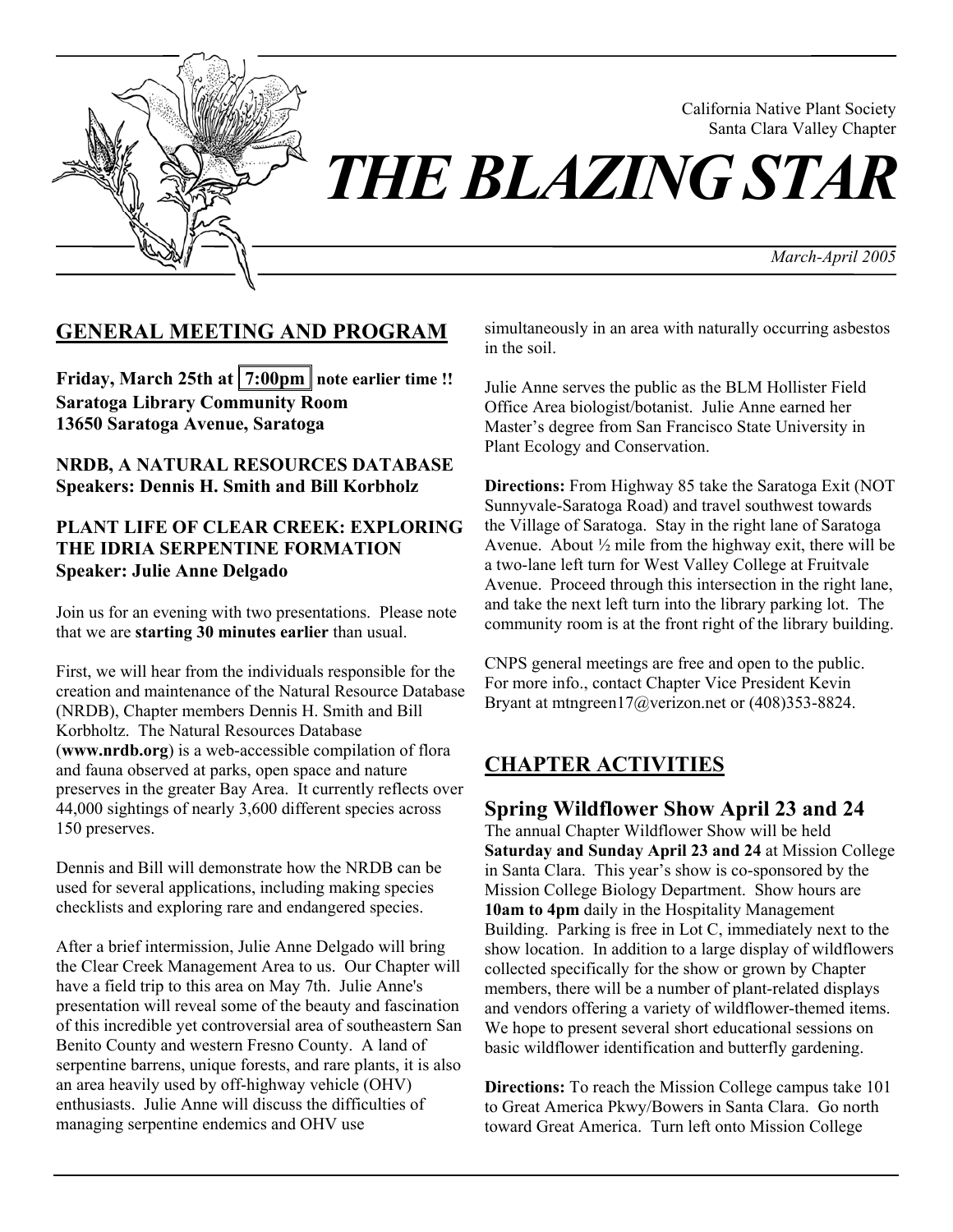Boulevard and then right at the first traffic light and follow the road around the campus perimeter to Parking Lot C. Drive to the far end of the lot, which faces the Hospitality Management Building. **Parking is free ONLY in Lot C**.

Note that the **Spring Plant Sale** is a separate event that will be held on **Saturday, May 14th**. Look for details below in this issue of the Blazing Star.

# **Wildflower Show Call for Volunteers**

It takes between 75 and 100 volunteers to make the annual Wildflower Show a successful event. You need not make a major time commitment to help; **even an hour or two** will be a major contribution to the Show's success.

We need assistance in all areas before, during, and after the show, including many tasks that require no or only minimal plant identification skills. Help is needed with distributing posters advertising the show, collecting plant specimens, assisting those collecting specimens, setting up the exhibition area, keying plant specimens, placing plants and name cards on the display tables, greeting and surveying visitors, serving refreshments for all the volunteers, staffing the Chapter sales table and displays, providing plants grown in pots, taking down the exhibition area, and preparing post-show reports of plants displayed.

To volunteer please contact the Wildflower Show Co-Chairpersons, Stella Yang & Stephen Buckhout at (408)255-6233 or yscottie@pacbell.net.

# **Spring Native Plant Sale and Call for Volunteers**

Our Spring Native Plant Sale will be held on **Saturday, May 14, from 10am to 4pm** at our Hidden Villa nursery. Please save the date and tell all your friends and neighbors.

Once again we're asking everyone who can to come and help with the sale. There are many ways to help that don't require a great deal of knowledge about our native plants.

If you can donate boxes for customers to carry home their purchases, please bring them to the nursery during the week before the sale.

There are also lots of ways to volunteer your time to help with the sale. Most of the jobs listed below don't require expert knowledge of plants, and you can choose to work one or two hours or all day.

Before the sale, you can help during our **Wednesday** work sessions at the nursery from **12noon to 4pm** (see the article later in this issue). **Special work days** will also be held before the sale to help prepare the nursery and the plants for sale. These work days will be from **10am to 4pm** on the following days:

**Saturday, May 7 Monday, May 9 Tuesday, May 10 Friday, May 13** 

On the day of the sale, we will need:

- People to help set up before the sale (starting at **8am**)
- People to help with parking
- People who will answer customers' questions about the plants and help them decide which plants to purchase
- People who will write up the sales tags before customers go to the cashiers to pay for their plants
- Cashiers
- People who will help customers take their purchases to their cars and bring back the wagons and carts to the nursery
- People to survey customers on how they heard about the sale
- People to help clean up after the sale (**4-5pm**)

The plant sales are always lots of fun to work at, and we hope you'll come and help! Lunch will be provided to volunteers, too. You do not need to sign up in advance – just come to the nursery at the time you'd like to work.

Contact information for the coordinators: Janet Gomez, plant sale co-coordinator, (408)978-2984, janet.gomez@gmail.com; Kevin Bryant, plant sale cocoordinator, (408)639-0493, mtngreen17@verizon.net

# **Native Plant Nursery**

A **big thanks** goes to Gerry Ellis, Ingrid Graeve, Leighton Nakata, and Dave Struthers for spreading gravel at the nursery on our January nursery floor work day!

Our regular native nursery work sessions continue throughout the winter, every **Wednesday** from **12noon to 4pm**.

Bring garden gloves, sunhat, clippers, and your lunch if you like. Other tools will be provided at the nursery. We may need help weeding, cleaning the nursery, making signs, rearranging the pots and generally getting the place ready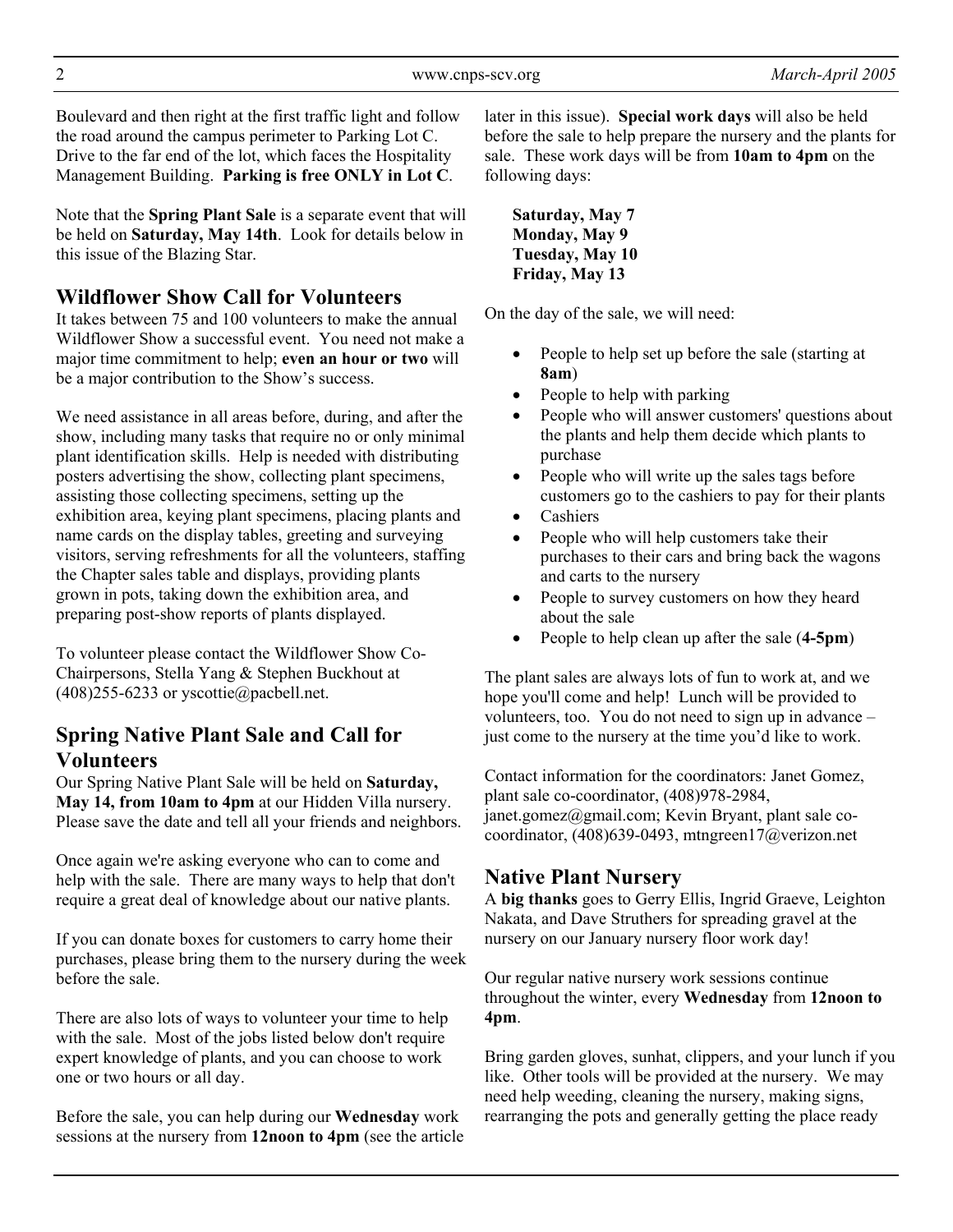for the sale. Knowledge of plants is not necessary: your willingness to help is all that's required.

For more information, contact Jean Struthers at (650)941- 2586 or JeanStruthers@aol.com, or Ray Deutsch at  $(650)365-6136$  or henrymarsh $@$ yahoo.com (note Ray's new email address.)

**Directions**: Hidden Villa is located on Moody Road west of Foothill College. From Hwy 280 in Los Altos Hills, take the Moody Road exit and head west. Two miles west of Foothill College, look for the Hidden Villa sign and driveway on the left. Proceed over the bridge, and park in the visitor center parking lot to your right. The Native Plant Nursery is at the greenhouse just beyond the visitor center.

### **Gardening with Natives**

Gardening with Natives meets monthly and includes a mix of seasoned native plant gardeners as well as beginners. Newcomers are always welcome.

This year will mark a turning point for the group. After five years of chairing the GWN Group, it is time for Stephanie to step down and hand over the leadership responsibilities. At our January meeting, we discussed as a group how the tasks of leadership might be divided among several individuals. Our consensus at this time is that we should form a GWN 'Steering Committee' of 3-5 individuals in addition to a Chairperson/Vice Chairperson. If you are interested in playing a role in the future of the GWN group, contact Stephanie for more information.

Our next meeting will be **Thursday, March 3 at 7:30pm** at the PCC Building. We will have a GWN 'Steering Committee' before the meeting from **7:00pm to 7:30pm** to organize future topics, speakers, etc. Anyone is welcome to join the steering committee meeting, and we are actively seeking new volunteers.

Our **March** meeting will feature a speaker, Alrie Middlebrook, local native plant designer and owner of Middlebrook Gardens. Alrie will discuss her new non-profit California Native Garden Foundation with our group. The foundation's mission is to demonstrate the beauty, garden worthiness and ecological appropriateness of California Native Gardens, and to advance the knowledge of native plants and increase their availability.

**Directions to the March meeting:** The PCC (Peninsula Conservation Center) is located at 3921 E. Bayshore Road. From Highway 101 north, Take the "San Antonio North" exit, get immediately into the left-hand turn lane, and turn

onto East Bayshore. This will curve around to the left, then right. The first street on your right is Corporation Way. Turn right. Then turn into the first driveway on your left, which is the PCC parking lot. We will meet in the Peregrine suite at the back of the building (door opens up to the parking lot).

On **Thursday, April 7**, we are hoping to have a garden visit at a member's home. Information will be sent out via the group's email list as to location/time for the garden visit. Contact Stephanie Morris at StephLMorris@hotmail.com or (408)371-9376 to be added to the GWN newsletter email list, provide input, or receive more information.

### **Habitat Restoration at Edgewood Park**

Join us as we strive to protect sensitive habitats at Edgewood and enjoy spring and early summer wildflowers.

The restoration team will offer special Saturday workdays in 2005. Beginning in March, we will conduct work sessions on the **3rd Saturday of the month**. The dates are:

**March 19 April 16 May 21 June 18 July 16**

We will meet at the day camp kiosk at **9am**. The day camp is located about 3/4 of a mile east of I 280 on Edgewood Road. If late, look for a map and directions to the work site posted on the kiosk.

In addition, we will begin our **Wednesday evening** sessions with the return of daylight savings time. The first session is April 6th, and all Wednesday sessions begin at **5:30pm**. **Friday** sessions continue throughout the year, weather permitting. These start at **8:30am**. Bring gloves, sunscreen and liquids.

For more information, including **locations**, call Ken Himes at 650-591-8560 or contact John Allen at jcakwa@earthlink.net or visit the weed warriors website, **edgewood.thinkersrus.net**.

### **CHAPTER FIELD TRIPS**

**Chapter field trips** are free and open to the public. They are oriented to conservation, protection and enjoyment of California native plants and wildlife, and we adhere to all rules and guidelines for the lands on which we are visiting.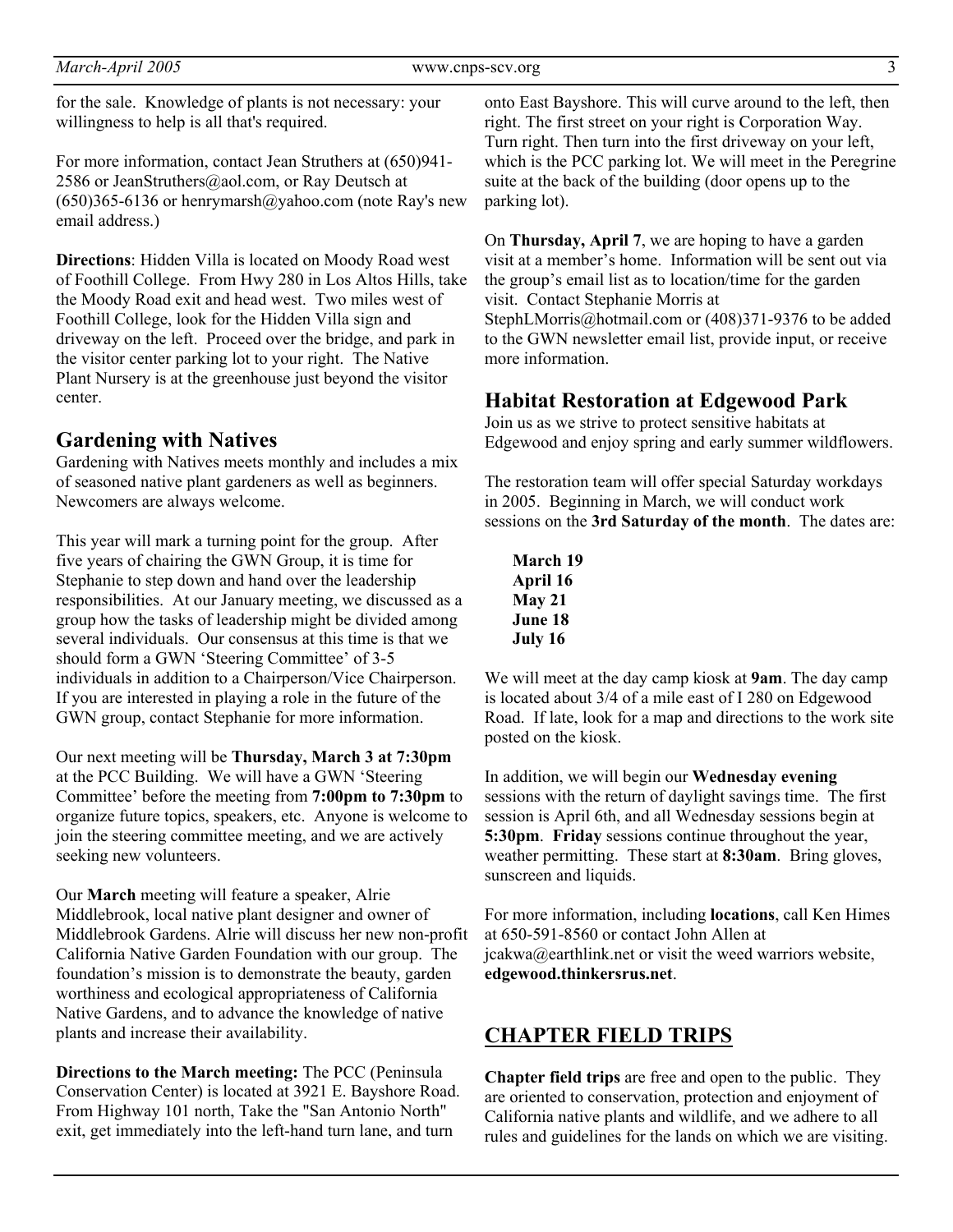**In our region it is very important to be prepared for hiking on rugged & steep terrain, wide temperature ranges and rapidly changing conditions at any time of year. All participants should wear sturdy footwear and carry sufficient water, sun protection, food, layers, personal first aid and other supplies you may need. If you have any questions about your ability to participate in a particular field trip, please contact the trip leader in advance.** 

#### **Mar. 12 Sat, 10am Butano State Park**

Join Ken Himes and Steve Smith to see Calypso orchid, *Calypso bulbosa*, and other early wildflowers at Butano State Park. Steve Smith, a Butano trail maintenance volunteer, would like to show us three separate colonies of calypso orchids during our 5 mile walk.

The hike is expected to last until **3pm**. Elevation gain and loss will be about 600 feet. Bring lunch and liquids. For more information contact Ken Himes at (650)591-8560 or Steve Smith at  $(650)345-4595$  or stevensmith $3@$ rcn.com.

**Directions:** Take Hwy 92 to Half Moon Bay then L on Hwy 1 about 14 miles to Pescadero turnoff on the left, or take Hwy 84 (Woodside) and L on Hwy 1 and L at Pescadero turnoff. Go past Pescadero about a half a mile and turn R on to Cloverdale. Continue for about 4 miles to the entrance road on the left. Park by the entrance or picnic area and meet at the picnic area just past the entrance.

**Mar 13-18 Sun-Fri, Desert Trip to Anza-Borrego** 

Early reports from the southern California deserts are very encouraging to those interested in spectacular and widespread wildflower displays (check out **www.desertusa.com/wildflo/ca.html** for details/photos). The early onset of the wet season and copious southern California rains have allowed the desert to awaken just in time for our Chapter field trip. Join experienced desert flower hunters familiar with this area, as together we explore this extraordinary but temporary floristic wonderland.

Group campgrounds have been reserved at the Borrego Palm Canyon campground at Anza-Borrego Desert State Park near Borrego Springs. For those not wishing to camp with the group (RVs are not allowed at the group campsites) other sites at the campground are available, as well as hotel/motel accommodations in Borrego Springs.

To **reserve your spot**, please RSVP to Kevin Bryant at mtngreen17@verizon.net or (408)353-8824 before March

6th. We will collect a non-refundable \$25 per person camping fee. Further details will be sent prior to departure.

#### **Mar 20 Sun, 11am Sunset State Beach**

Head to the beach for the first day of spring to see a nice collection of plants inhabiting the near shore sand dunes of southern Santa Cruz County. Join Kevin Bryant on an easy hike around the dune trails to see an area where restoration efforts are underway, focusing on the removal of the aggressively invasive *Ammophila arenaria* (European beach grass). Native plants flourish here, and we expect to see plants in bloom such as *Lupinus chamissonis, Cammisonia micrantha, C. cheiranthifolia, Erysimum* and *Eschscholzia* and hopefully many others. The beach is good place for birding too, so bring binoculars. The hike will be less than 3 miles with very little elevation change. It's expected to last until **2pm**. Bring a lunch or snack and adequate liquids.

**Directions:** Take Hwy. 17 to Hwy. 1 South, to the San Andreas Rd. exit. Go right toward Monterey Bay on San Andreas Rd. and follow the road (past Manresa SB) to the main entrance for Sunset SB. A parking fee will be collected by the ranger. We will meet in the parking lot past the ranger station and drive down to the beach together from there. For more information contact Kevin at mtngreen17@verizon.net or (408)353-8824.

#### **Mar 26 and Apr 2 Saturdays, Coyote Ridge**

 That's right, this year we'll have two Chapter field trips to this magnificent area of serpentine habitat, with carpets of wildflowers, rare plants, and a very rare butterfly. Every spring, the Bay checkerspot emerges as the wildflowers it depends on for life are coming into bloom, and we are privileged to marvel at this rare and fragile balance. Join Don Mayall and other experienced chapter members as we take in this year's rendition of the Coyote Ridge wildflower mosaic.

The walks will start at **10am** and last about three hours. It will be about 3 miles round trip, with 600 foot elevation gain. The meeting place is in Kirby Canyon, just off Hwy. 101 between San Jose and Morgan Hill.

An **RSVP is necessary**, since access to this fragile area is strictly controlled. There is a limit on the number of people we can take on each trip. The walk will not be suitable for children under 12. Bring water, and a lunch or snack if you like. You may reserve a space and get driving directions by contacting Don Mayall at (650)856-7579 or  $seleve@ix.netcom.com.$  We will need your phone number or email to re-confirm. Rain affects conditions and the trip will not be finalized until the Friday before it is scheduled.